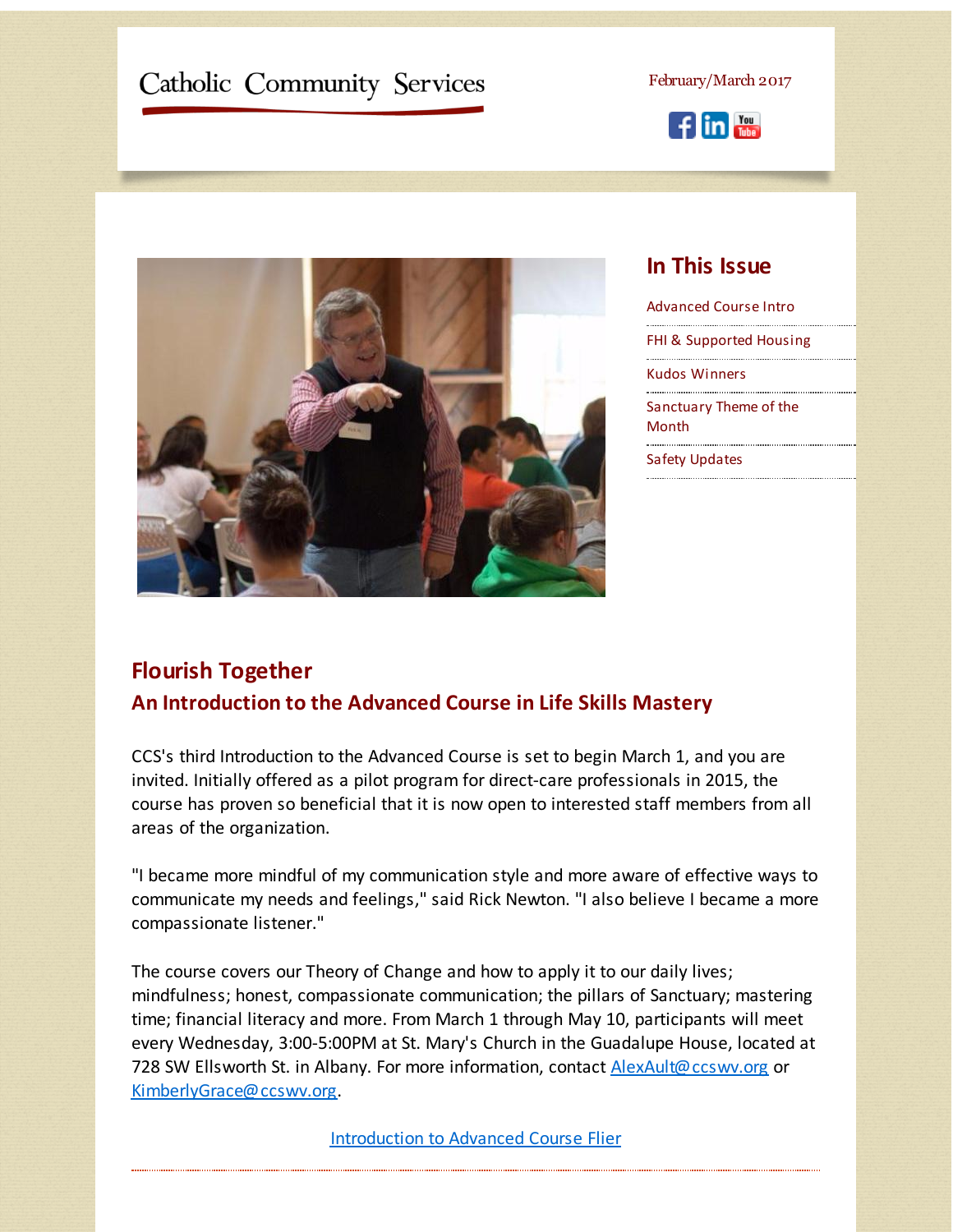

# **Partners Lift Up Families in Need FHI and Supported Housing Receive Major Grants**

Catholic Community Services has received several votes of confidence from funders for our ground-breaking work in combining affordable housing with services and on-site support. Kaiser Permanente recently announced that it has granted \$325,000 to help CCS serve community members struggling with behavioral health or substance abuse issues in our Fostering Hope Initiative (FHI) neighborhoods. The grant will allow CCS to provide training to FHI staff to become Certified Community Health Workers. It will also help CCS to enhance housing support services and advocate for statewide policy changes to increase affordable housing in Oregon.

Oregon Housing and Community Services has also committed to work with us through a Local Innovation Fast Track (LIFT) housing grant for \$3,462,478. These funds will be used to build a new supported housing complex in Woodburn on donated land. These grants are a tribute to the success of the Fostering Hope Initiative and its Strengthening, Preserving and Reunifying Families Program. Together with the \$1,700,000 Saint Monica Apartments Capital Campaign, the LIFT and Kaiser Permanente grants will result in nearly 30 new supported housing units. More importantly, they will pave the way for more success stories for families like Crystal and her baby.

Hear [Crystal's](http://r20.rs6.net/tn.jsp?f=001GWnGAmueddO744fyWC1nlrWvKA0Tn_wsg_SamZq_cFJrGV3s4GBZZofuNtkMm0ZAc2-SunTJv6EcsrXePD2xr6d51fgLcJ0dARfNqHsoonoRilxLe50NSBWwHDFF1rg47jbaq4Kc8wmB51MxXeM67ynPUNuxBUGyfbLRGGTaTIZ8SzUXK-fqRIGUqsdTzzJC9u1HqOTMcp9n_0CVG_PLCLjKzhppPE6BQorkhbFIYBs=&c=&ch=) Story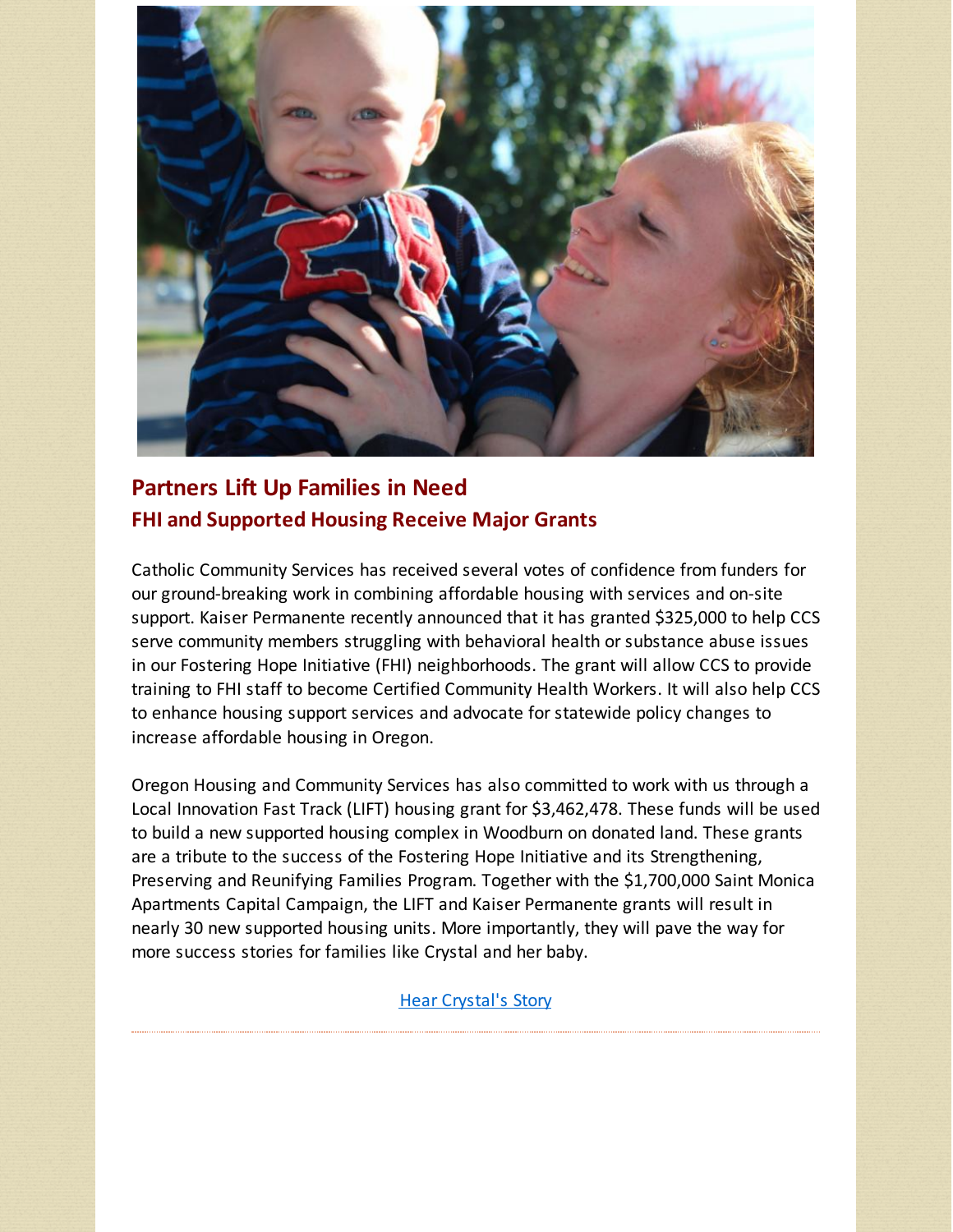

## **They've Got Swag!**

Congratulations to the winners of our first Kudos drawing! The following winners were drawn from a list of staff members who were named in the Intranet Forum Kudos thread during November and December: Francesca Hawatmeh, Amanda Ryan, Michelle Spry, Chrysalis White, Kim Grace, Stephanie Stoker, Randi Labrousse, Jill Nuttbrock, Ben Carlson, and Janet Johnson. Winners received \$30 worth of merchandise of their choosing from the new CCS [Company](http://r20.rs6.net/tn.jsp?f=001GWnGAmueddO744fyWC1nlrWvKA0Tn_wsg_SamZq_cFJrGV3s4GBZZofuNtkMm0ZAfmwIqwOlm3bd_Rnsxk16N8Zk8GExo1EuMrUYNSfdKiEGYA8qKnejLLG6nYJA47TeYVZqaU3A6p-DyPFa0u19pBE3aQSgxXz6gM1YPZmBrXtLuO7fxdb-RA==&c=&ch=) Store.

To enter a coworker to win in the next drawing, thank them or tell others why you appreciate them on the Intranet in the Forum ["Kudos"](http://r20.rs6.net/tn.jsp?f=001GWnGAmueddO744fyWC1nlrWvKA0Tn_wsg_SamZq_cFJrGV3s4GBZZv0ReAIW5xGOqNiPY1AO2K8S26xqTrbDEqnyvB9sxwstuhSij746f9pElpkU2N95Uf9YQn-etqlS3dKyi9_5TD5_qwsRtimmkiosxiTqQ7LIyHpfRG8Zl37Eg4ANNQ0E-Cz3MIFpPxvclJFQ4my-Mzo=&c=&ch=) thread. People who nominate others will also be entered in the next drawing, which will take place in April.



**Sanctuary Theme of the Month: Emotional Intelligence**